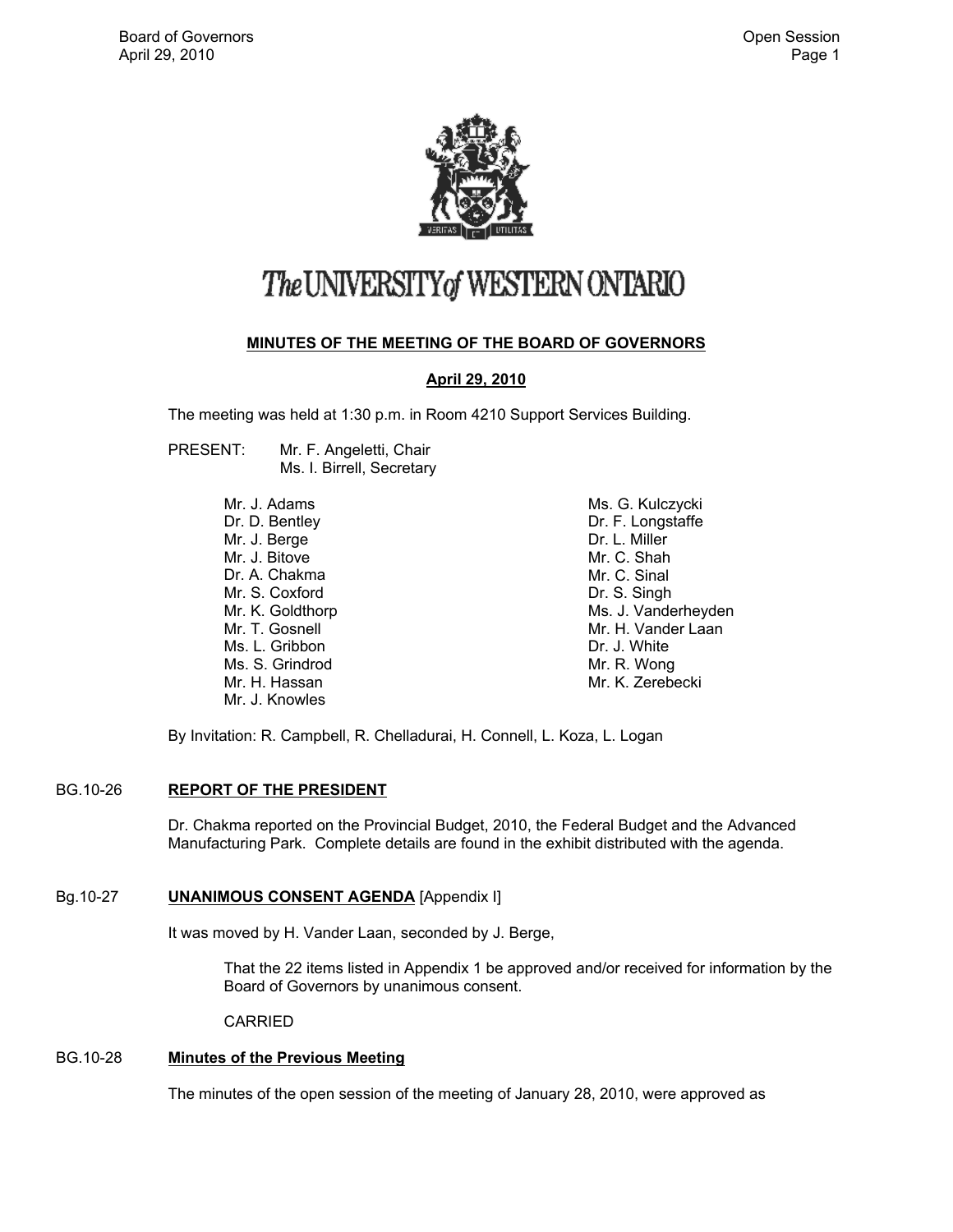circulated.

# **REPORT OF THE PROPERTY & FINANCE COMMITTEE** [Appendix II]

# BG.10-29 **Operating and Capital Budgets, Tuition and Fees**

It was moved by S. Coxford, seconded by J. Berge,

That the Board of Governors approve the 2010-11 University Operating and Capital Budgets*,* and the proposed Program Specific Fees and Other Supplemental Fees for 2010-11.

Ms. Kulczycki provided an overview of the 2010-11 University Operating and Capital Budgets. Overhead slides used to highlight her presentation are attached as **[Appendix 1](#page-4-0)**.

In the discussion, the following points were raised:

- There is ongoing discussion with respect to the enrolment cap. Increasing the size of the entering class has implications at a number of levels given the first-year course and residence guarantees and given the current focus on growing the graduate programs. Discussions were begun with the deans last year and are continuing. There is interest in some quarters for controlled growth in undergraduate enrolment. The goal is to find the right balance that will maximize opportunities for funding from the province while continuing to remain a high quality, highly competitive institution.
- The funds allocated to international student recruitment this year are admittedly modest. They are intended as start-up funds for the Registrar's Office at this point. An international recruitment strategy is still being developed.
- The projected shortfall is planned and is for one-year. It is not a structural deficit. The Board reserve requirements continue to be respected in this budget.

The vote was taken on the motion and carried.

# BG.10-30 **Student Fee-Funded Units, Ancillaries, and Academic Support Units**

It was moved by S. Coxford, seconded by J. Knowles.

That the Board of Governors approve the 2010-11 budgets for Student Fee Funded Units, Ancillaries, and Academic Support Units summarized in the report entitled "Student Fee Funded Units, Ancillaries, Academic Support Units, and Associated Companies".

CARRIED

# BG.10-31 **Student Organization Fees 2010-11**

It was moved by S. Coxford, seconded by C. Sinal,

That the organization fees for the **University Students' Council** for 2010-11 shown in Table 2 (full-time undergraduates) and Table 4 (part-time undergraduates) be approved, as requested by the USC.

That the organization fees for the **Society of Graduate Students** shown in Table 3 (fulltime graduate students - three terms) and Table 4 (part-time graduate students), be approved as requested by SOGS.

That the organization fees for the **Honors Business Administration Association** for 2010-11 shown in Table 2, note (b) be approved, as requested by the HBAA.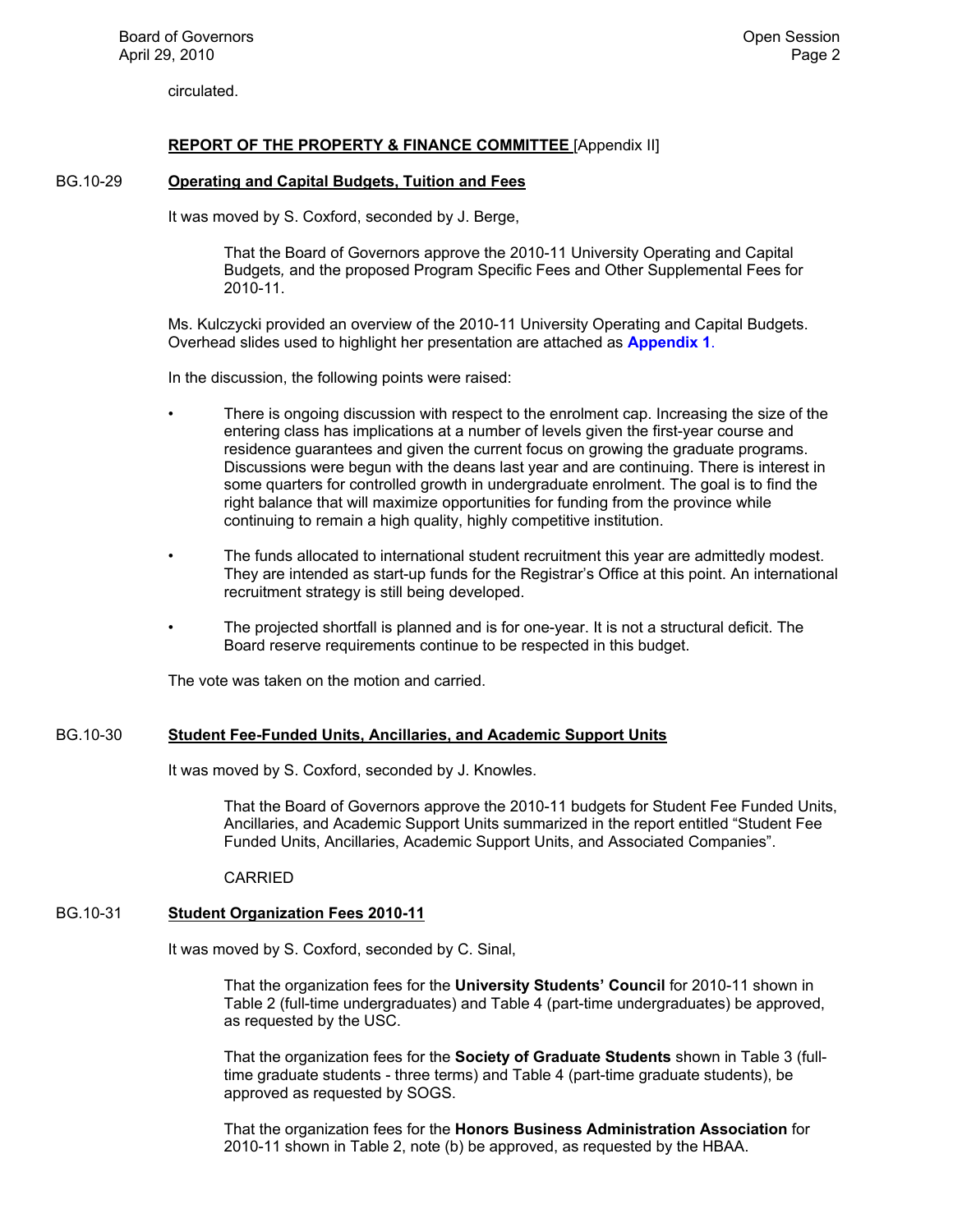CARRIED

## BG.10-32 **Annual Report and Recommendations of the Student Services Committee**

It was moved by S. Coxford, seconded by J. Berg,

That the ancillary fees collected by the University be those detailed in Annex 4, Table 1, as recommended by the Student Services Committee.

CARRIED

#### BG.10-33 **Information Items Reported by the Property & Finance Committee**

The Report of the Property & Finance Committee, detailed in Appendix II, contained the following items that were received for information by unanimous consent:

- Investment Committee Membership
- Graham King Research Chair
- Quarterly Financial Report Operating Budgets
- Report on Revenues, Expenditures & Tuition by Faculty
- Quarterly Ratio Report on Non-Endowed Funds
- Report of the Investment Committee
- Scholarships/Awards/Prizes

#### **REPORT OF THE BY-LAWS COMMITTEE** [Appendix III]

#### BG.10-34 **Information Items Reported by the By-Laws Committee**

The Report of the By-Laws Committee, detailed in Appendix III, contained the following item that was received for information by unanimous consent:

• Minor Amendments to Terms of Reference: Audit Committee and Investment Committee

#### **REPORT OF THE SENIOR OPERATIONS COMMITTEE** [Appendix IV]

#### BG.10-35 **Information Items Reported by the Senior Operations Committee**

The Report of the Senior Operations Committee, detailed in Appendix IV, contained the following item that was received for information by unanimous consent:

• Joint Venture Agreement - Advanced Manufacturing Park

## **REPORT OF THE DEVELOPMENT & FUND RAISING COMMITTEE** [Appendix V]

# BG.10-36 **Information Items Reported by the Development & Fund Raising Committee**

The Report of the Development & Fund Raising Committee, detailed in Appendix V, contained the following items that was received for information by unanimous consent:

• Fund Raising Results for the Period Ending March 31, 2010 and Projections to April 30, 2010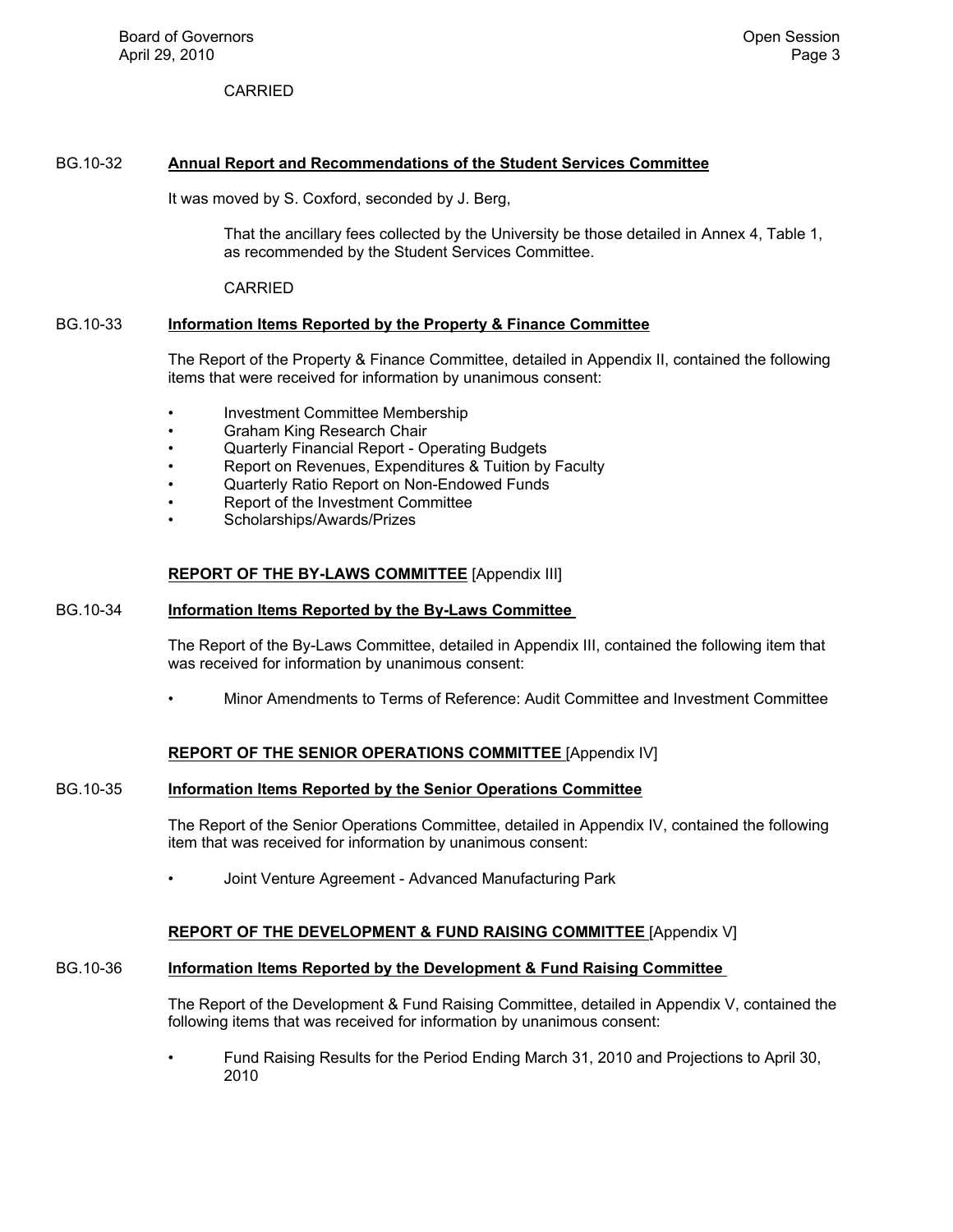## **REPORT OF THE AUDIT COMMITTEE** [Appendix VI]

## BG.10-37 **Information Items Reported by the Audit Committee**

The Report of the Audit Committee, detailed in Appendix VI, contained the following items that were received for information by unanimous consent:

- H1N1 Pandemic Update
- Response to London Transportation Strike

#### **ITEMS REFERRED BY SENATE** [Appendix VII]

## BG.10-38 **Information Items Reported by Senate**

Appendix VII, Items Referred by Senate, contained the following items that were received for information by unanimous consent:

- Appointment Procedures for Senior Academic and Administrative Officers of the University - Amendment to Section M: Deans of Faculties
- School of Graduate and Postdoctoral Studies: Doctor of Musical Arts in Performance (DMA)
- School of Graduate and Postdoctoral Studies: Master of Legal Studies (MLS)
- School of Graduate and Postdoctoral Studies: Master of Health Information Science (MHIS) and PhD in Health Information Science
- 2010-2011 University Operating and Capital Budgets
- Spring 2010 Honorary Degree Recipients
- Excellence in Teaching Award Winners for 2009-2010
- Report of the Academic Colleague
- Annual Report 2009 Working Group on Information Security

The meeting adjourned to the confidential session.

F. Angeletti I. Birrell Chair Secretary Chair Secretary Secretary Secretary Secretary Secretary Secretary

\_\_\_\_\_\_\_\_\_\_\_\_\_\_\_\_\_\_\_\_\_\_\_\_\_ \_\_\_\_\_\_\_\_\_\_\_\_\_\_\_\_\_\_\_\_\_\_\_\_\_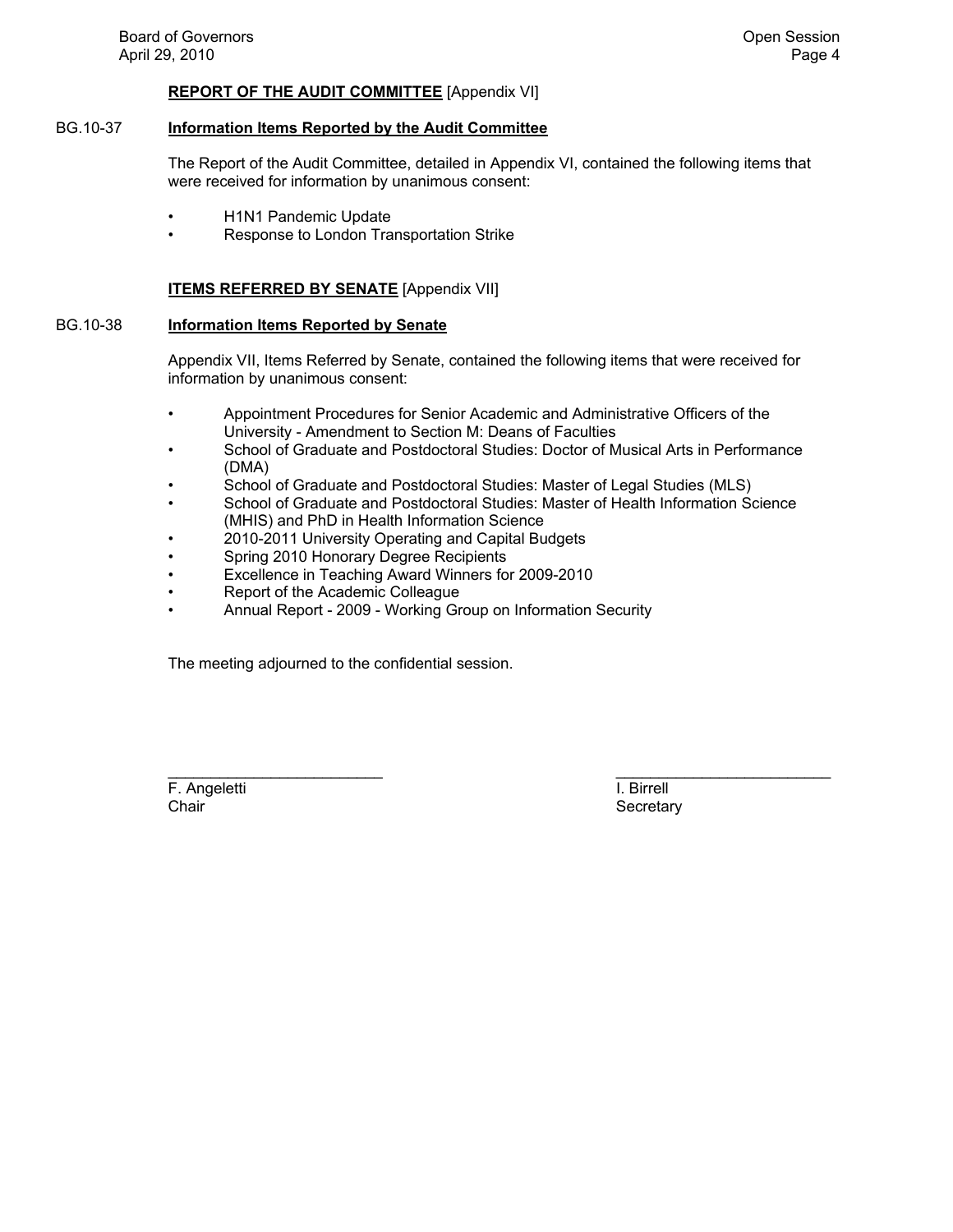# **The University of Western Ontario**

**2010-11 Operating and Capital Budgets 11** 

Board of Governors April 29, 2010

# **Recommendation**

■ That the Board of Governors approve the 2010-11 University Operating and Capital Budgets and the Proposed Specific Fees and Other Supplemental Fees for 2010-11.

#### **Context/Background**

- Moving into Final Year of 4-Year Plan
- Four-Year Plan began with Anticipation of Flattening Revenues from *Reaching Higher*
	- $\blacksquare$  Major portion of revenues reached steady-state  $\blacksquare$  Graduate Expansion Funding continues
- $\blacksquare$  Tuition Rates -- about 4% per year
- Market/Economy Downturn in the Fall of 2008 further increased our Constraints
	- \$46.25M in revenue had to be withdrawn over the final three years of 4-year planning period

# **Context/Background**

- In the Spring of 2009, our Board of Governors approved Modifications to our 4-Year Plan
	- Additional average 1.5% reductions to Unit Budgets
	- Withdrawal or Reduction of many other One-time Expenditures
	- Central Funding for Faculty/Staff Exit Costs
	- One-time Funding to Faculties to Maintain Teaching Capacity

#### **Context/Background**

- Provincial Budget confirmed the *Reaching Higher* **Commitments** 
	- Undergraduate Enrolment Growth Funding
	- Graduate Expansion Funding
- Government has also extended Current Tuition Framework for another Two Years
	- $\blacksquare$  With 10% Set-Aside for Needs-based Student Aid
- We are hopeful for a Successor Plan to *Reaching Higher* in next year's Provincial Budget
	- but the Province is facing a very difficult fiscal situation

#### **Operating Revenues: History and Forecast (\$M)**

<span id="page-4-0"></span>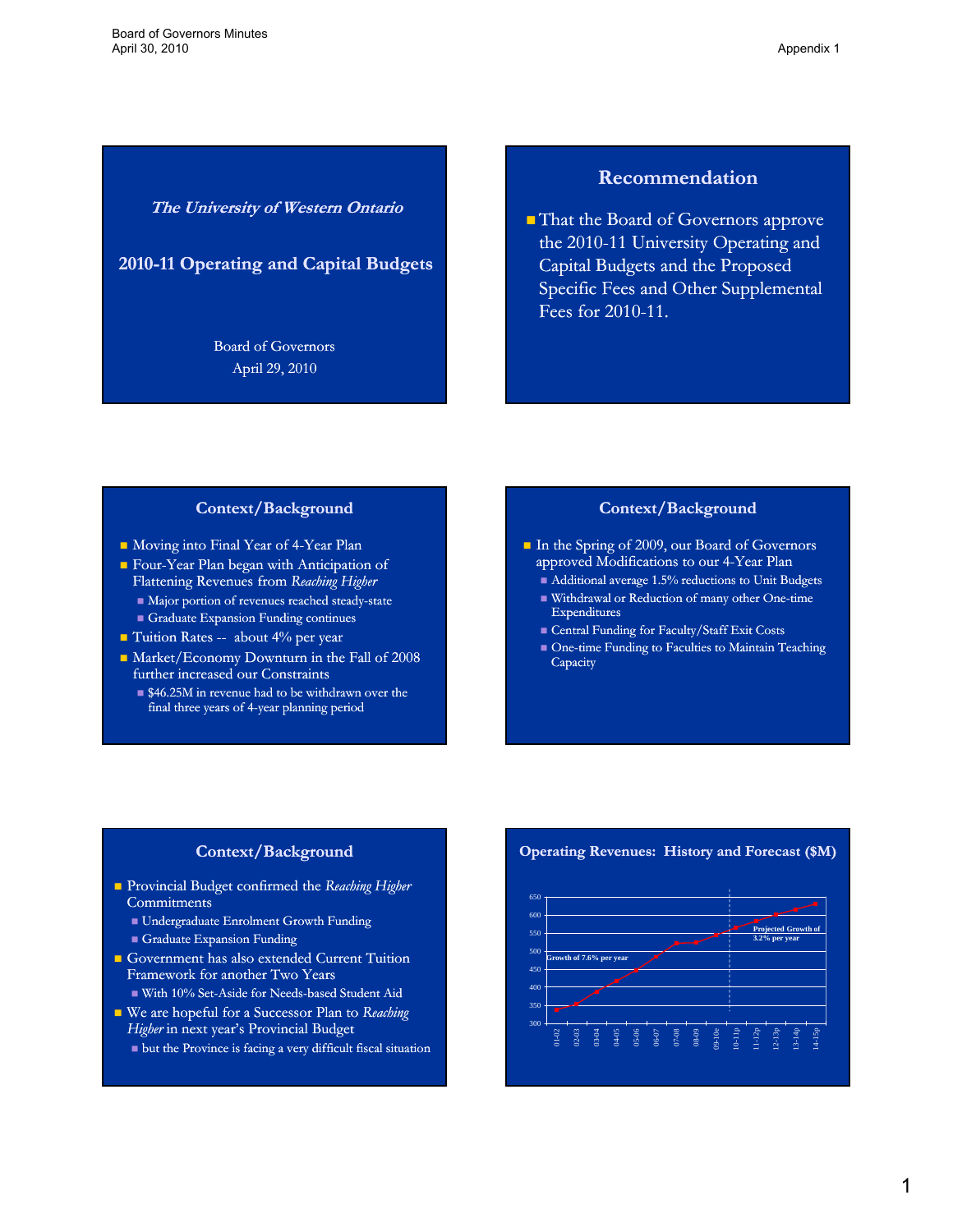# **New Initiatives and Priorities for 2010 2010-11**

- Graduate Expansion
	- We expect to meet Masters Allocation
	- Current plans from Faculties will leave us 50 short of the PhD Allocation in 2011-12

Need to increase recruitment efforts

- $\blacksquare$  DSIG -- continue as one-time for another year
	- In the current year, 374 new domestic PhD students were admitted -- with \$0.9M from DSIG
	- Estimated  $$1.2M$  for 2010-11

**Full-Time Master's Enrolment at Western** 2 300 2,300 $2.500$ 2,700 2,900 3,100 3,300 **Plan** 1,300 1,500 1,700 1,900 2,100 90-91 91-92 92-93 93-94 94-95 95-96 96-97 97-98 98-99 99-00 00-01 01-02 02-03 03-04 04-05 05-06 06-07 07-08 08-09 09-10 10-11 11-12 12-13 13-14 14-15





# **New Initiatives and Priorities for 2010 2010-11**

#### **Interdisciplinary Initiatives (IDIs)**

- $\blacksquare$ \$2M one-time initially allocated in current 4-year plan
- Withdrew \$160K last year leaving \$1.84M
- $\blacksquare$  Additional \$2.5M One-Time recommended in this Budget -- to be distributed over next 5 years

#### **Support for CFI Initiatives**

■ \$4.9M in One-Time funding recommended for CFI matching requirements

# **New Initiatives and Priorities for 2010 2010-11**

- Internationalization -- Expansion of Undergraduate Enrolment
	- **Planning for 100 additional First-Year Students**
	- International Students eligible (for the first time) for Scholarships in 2010-11
	- Recommending  $$50K$  One-Time for International Recruitment Initiatives
	- Recommending \$50K Base for ESL Initiatives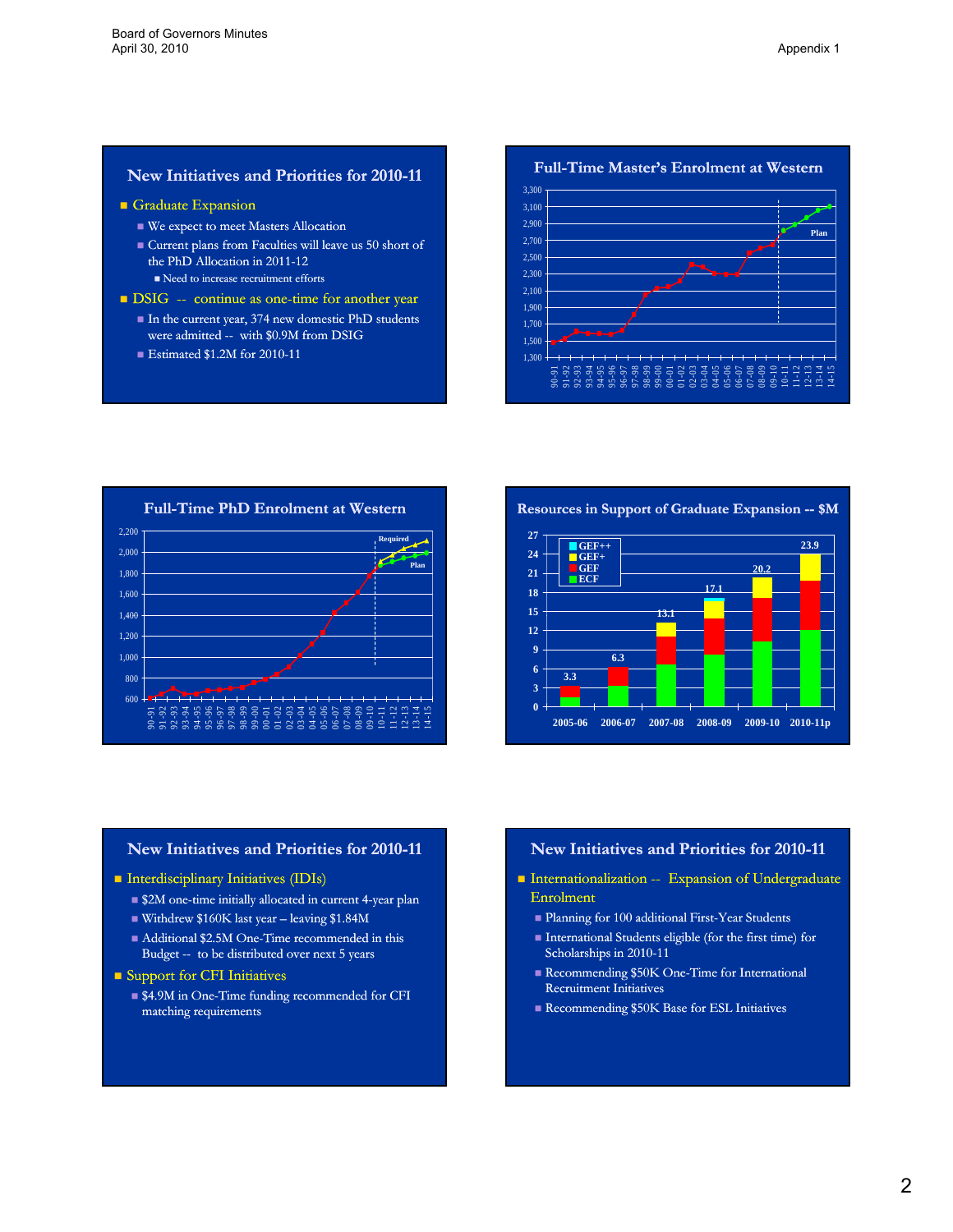

### **New Initiatives and Priorities for 2010 2010-11**

- **Support for our Fundraising Campaign and** Related Initiatives
	- Campaign currently in public phase
	- Recommending  $$12.5M$  in One-Time Funds
		- Supplementary University Resources to secure private donations in areas such as Endowed Chairs, Student Financial Aid, and Research Initiatives
- **University-wide Energy Efficiency Initiatives** 
	- $\blacksquare$  \$1.5M in One-Time Funds recommended in support of projects that will allow us to reduce energy consumption

#### **Long-Range Space Planning**

Reaching the End of Long-Range Space Plan 1

## **Major Space Allocation Recommendations**

- Relocation of FIMS from NCB to Current Ivey Building
	- Allocation of FIMS-NCB Space to Science
- Relocation of Nursing from HSA to Current Ivey Building

**Operating Revenues**

**Table 8 Table 8**

Allocation of Nursing-HSA Space to Schulich

# **Long-Range Space Planning**

- **The Space Allocation Recommendations will allow** us to close/remove the Staging Building and the Services Building
- We can now plan for Long-Range Space Plan 2
- **Major Projects Grouped in 5 Categories** Over time, Projects could move up the list -depending on availability of funding

# **Operating Revenues**

#### Government Grants

- Additional funding for Undergraduate Enrolment Growth, Graduate Expansion, and Targetted Expansion of Medical Enrolments
- $\blacksquare$  Tuition Fees
	- **Domestic -- based on Government Framework**
	- $\blacksquare$ International
		- Undergraduate -- 6% Increase for Incoming Students and 4% Increase for Continuing Students
		- $\blacksquare$  HBA -- 3% for Incoming; 0% for Continuing
		- Graduate  $-6%$  Increase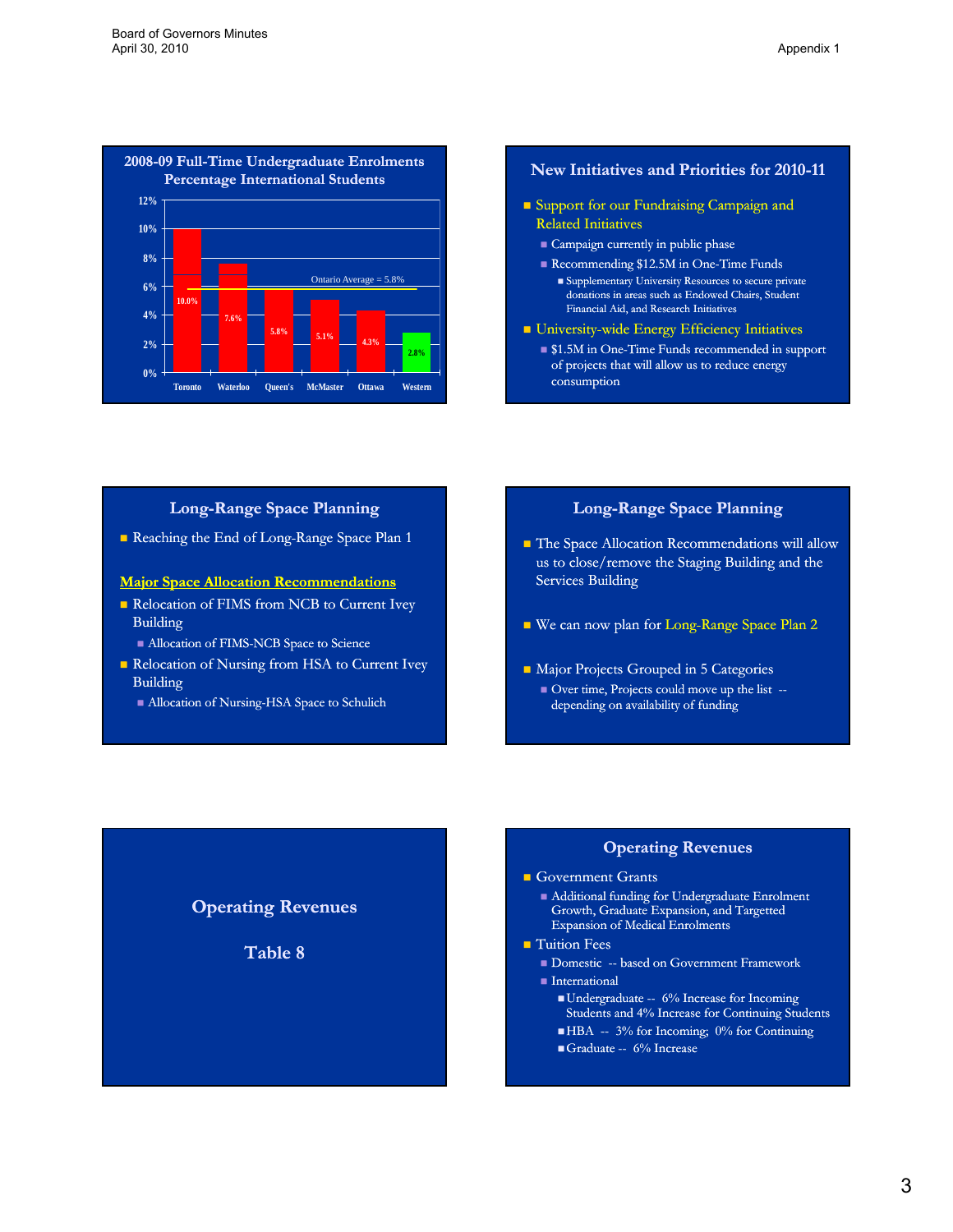



**Tables 9 to 12 Tables 9 to**

# **Recommendations for the Faculties**

#### 2010-11 Base Budgets (Table 9)

- Continuation of Recommendations from Last Year
- 3% IBA plus the Additional Average 1.5% Reduction
- Turnover Recovery
- UPIF Commitments from Rounds 1 & 2 (\$535K)
- Program-Expansion Funding and Tuition-based Investments (\$2.2M)
- **ECF** to Base Conversions (\$800K)
- $\blacksquare$  CRCs (\$260K)
- $\blacksquare$  Incremental ECF on top of Base Conversions (\$488K)
- Incremental GEF (\$1.9M)
- Ivey School's Funding Model Continues

### **Scholarships and Bursaries (Table 10)**

- Overall Base Increase of \$1.37M
- Decline in Undergraduate Scholarship Funds due to realignment of Scholarship Program
	- $\blacksquare$  Minimum requirement moved up from 85% to 87%
- **Undergraduate International Students now Eligible for** Undergraduate Scholarships
- Graduate Student Support Funding Increases by \$2M ■ 77% of Graduate Tuition Flows back to Student Aid

#### **Recommendations for Support Units**

- Base Budgets for 2010-11 (Table 11)
	- **Continuation of Recommendations from Last Year**
	- 3% IBA plus the Additional Average 1.5% Reduction
	- Turnover Recovery
	- UPIF Commitments from Rounds 1 & 2 (\$380K)
	- New Base Investments
		- Additional Staffing in ITS (\$170K)
		- **ESL Initiatives (\$50K)**
		- Operating Costs of New Facilities -- PPD & Police (\$124K)
	- Development Office Multi-Year Plan (\$130K)
- \$2.4M in One-Time Allocations (Table 7)

# **University University-wide Expenditures (Table 12) wide**

- Major Items in 2010-11
	- $\blacksquare$  Utilities  $$20.0M$ Library Acquisitions \$13.4M
	- $\blacksquare$  MMI  $\blacksquare$  MMI  $\blacksquare$  $\blacksquare$  IT Infrastructure  $\blacksquare$  6.4M
	- $\blacksquare$  Insurance  $\blacksquare$  3 2.1M
- Total of \$59.3M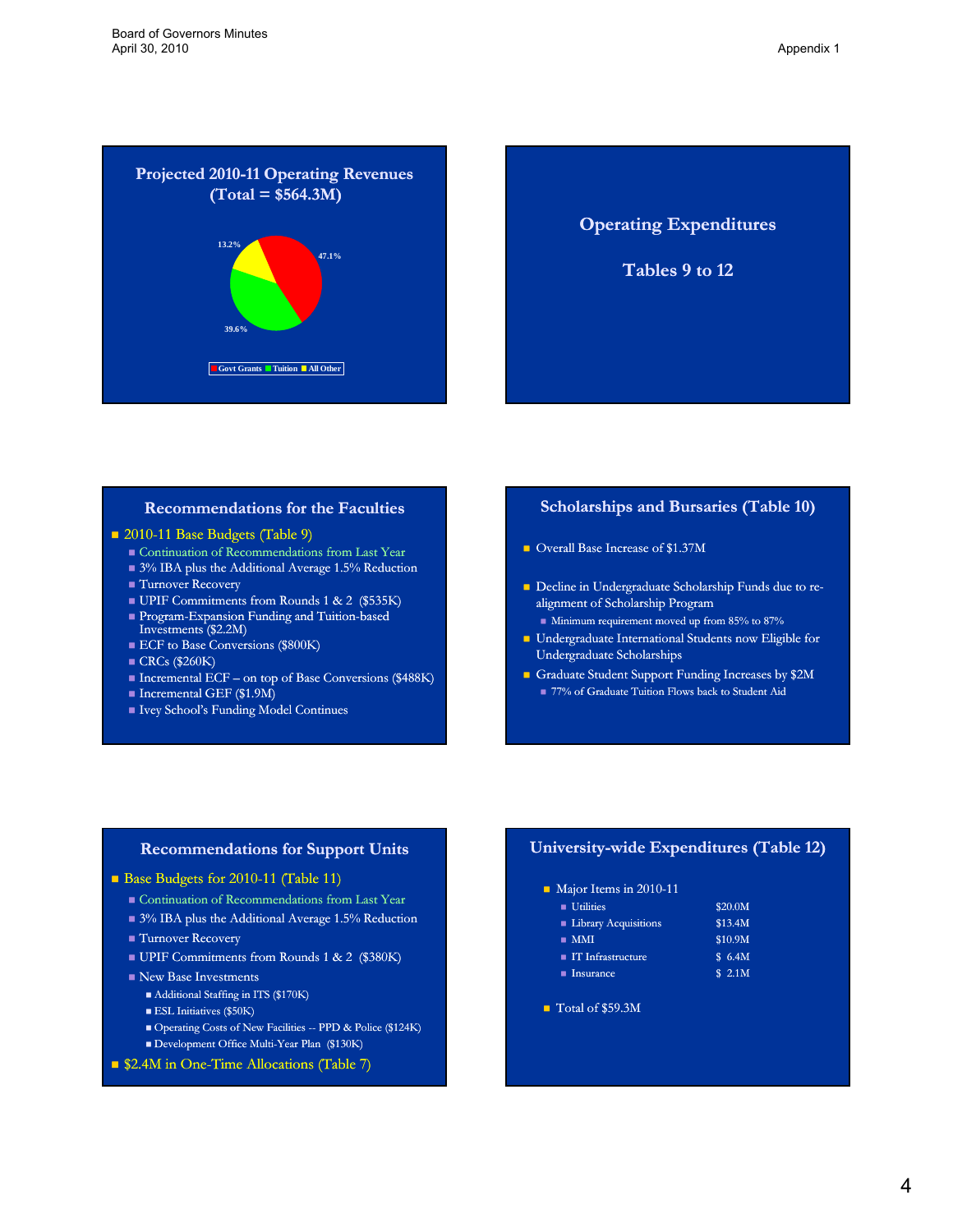# **One-Time Expenditures (Table 13)**

| $\blacksquare$ Campaign Support      | \$12.5M |
|--------------------------------------|---------|
| ■ CFI Matching                       | \$ 4.9M |
| <b>IDI</b> Program                   | \$ 2.8M |
| Faculty Retirement Program           | \$1.9M  |
| <b>Energy Efficiency Initiatives</b> | \$1.5M  |
| $\blacksquare$ DSIG                  | \$1.2M  |
| Robarts Revenues                     | \$ 6.5M |
| Targetted Medical Pgm Expansion      | \$4.2M  |



# **Summary of Operating Budget**

**Tables 14 & 15 Tables 14 &**

# **Summary of Operating Budget**

| $\blacksquare$ 2010-11 Revenues                | $= $564.2M$   |  |
|------------------------------------------------|---------------|--|
| $\blacksquare$ 2010-11 Expenditures            | $= $586.1M$   |  |
| la In-Year Position                            | $=$ (\$21.9M) |  |
| • Planned Deficit due to One-Time Expenditures |               |  |
|                                                |               |  |

Operating Reserve Forecast to be at the Boardmandated Minimum of \$2.5M

# **The Next Four-Year Plan**

# **The Next 4-Year Plan**

- Planning Process will begin the Fall of 2010
- **In Preparation:** 
	- 1. Strategic Plan Update in Spring/Summer 2010 2. Followed by Faculty Academic Plan Updates
- Collectively, these Updates will form the basis of Next 4-Year Plan
- Review/Explore New Revenue-Generation and Revenue-Sharing Options -- for implementation in next 4-year plan